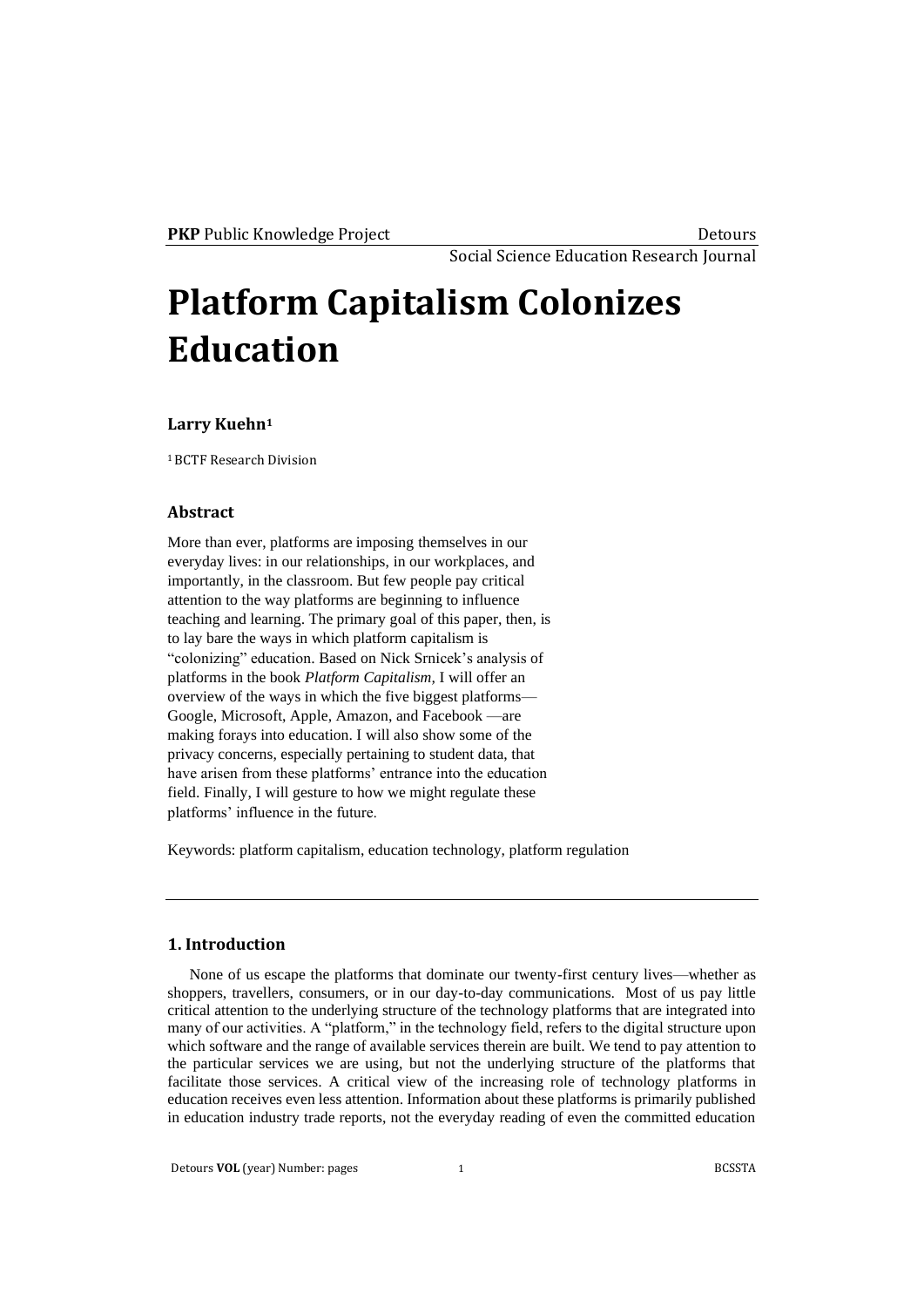technologist. This article takes a critical look at how platforms have increasingly become the tools and providers of education content—and the privacy concerns that this phenomenon causes.

#### 2. **What is "platform capitalism"?**

My analysis of the way this new form of capitalism is impacting education is based on the concepts in Nick Srnicek's book *Platform Capitalism*. He outlines monopolist winning features—the characteristics that allow the creation and maintenance of monopoly—as follows: be the first to enter a particular niche; rapidly build a user base, worrying about monetizing after the base is built; utilize the data from users as the prime monetizing feature; build the capacity for extensive and robust data storage; develop the analytic tools that use the data for artificial intelligence applications; control operating systems; protect their position by buying potential competitors; buy companies that allow for service areas to be expanded; cross-subsidize the development of new services that produce more data. The "network effect," which is produced by accumulating users, is a also key element in a monopoly. The more users a platform has, the more data it has, and the more data it has, the more valuable that data becomes.

Since platforms are grounded upon the extraction of data and the generation of network effects, certain tendencies emerge from the competitive dynamics of these large platforms: expansion of extraction, positioning as a gatekeeper, convergence of markets, and enclosure of ecosystems. These tendencies then go on to be installed in our economic systems. (Srnicek, 98)

The largest platforms have built up significant cash gluts and frequently use tax havens, which, Srnicek says, "has enabled these companies to build and expand an infrastructure of data extraction." These cash gluts also allow for the development of new areas of data capture and use, such as self-driving cars—and education.

# **3. Platforms can capture education data that can be monetized**

Education is a data-rich area. Every action of a student and interaction between student, teacher and other students is a potential data point. The challenge for corporations, then, is to collect the data and determine how to monetize it. But the effort to accomplish this collection and monetization faces a challenge in education: concerns about student privacy. InBloom, for example, was a hundred-million-dollar project funded by the Gates Foundation that attempted to collect data on students across the US. The data provided was to be used by school districts and by software developers who did not have access to mass data collections. InBloom was launched in 2013 and cancelled in 2014 because of public backlash and concern about student privacy. A case study by Data and Society contends that:

InBloom's public failure to achieve its ambitions catalyzed discussions of student data privacy across the education ecosystem, resulting in student data privacy legislation, an industry pledge, and improved analysis of the risks and opportunities of student data use. (Bulger, et.al, 2017)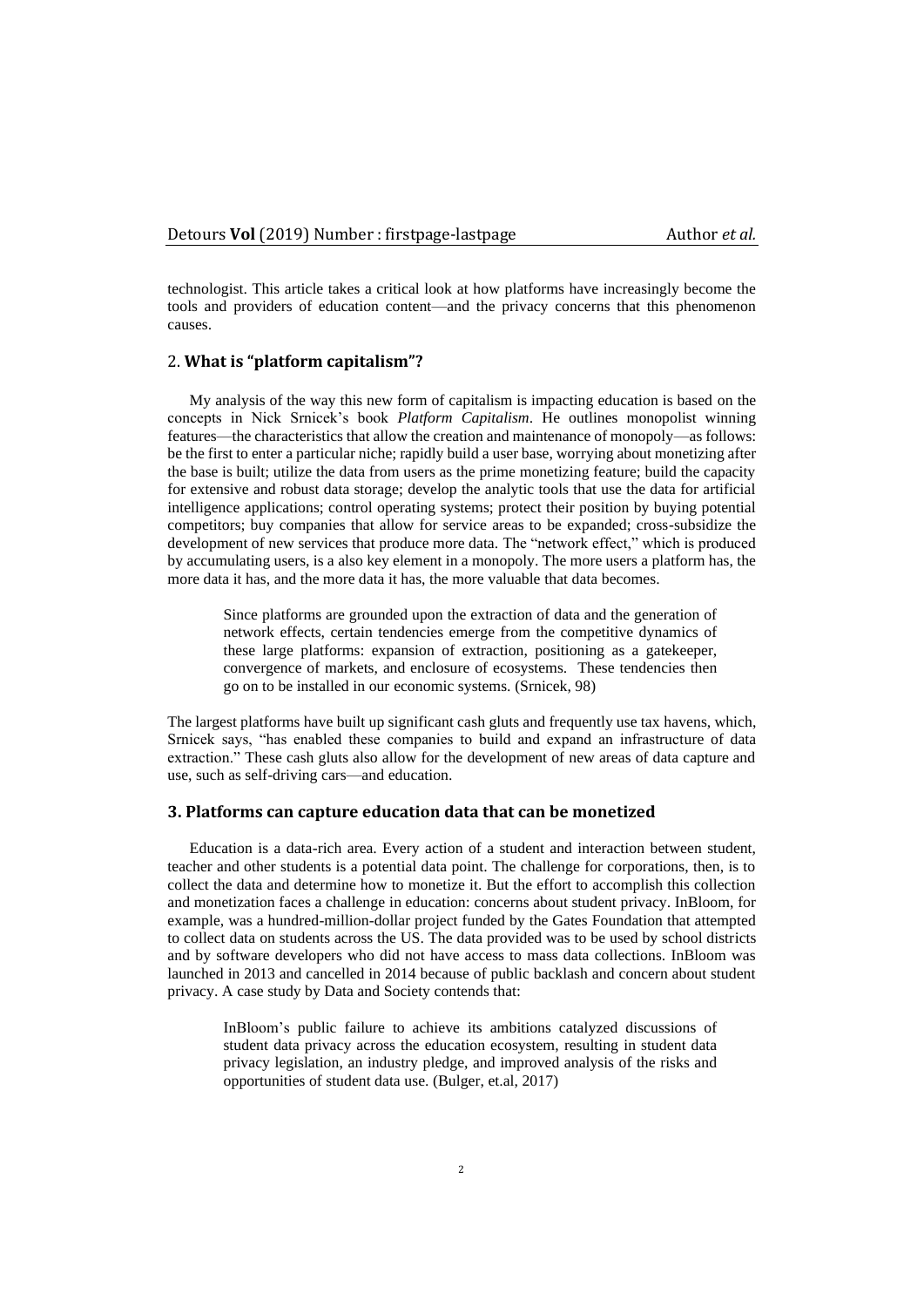Concerns about privacy have not stopped development of education features by the dominant platforms. They have, however, shaped the way in which the dominant platforms have promoted their projects as a public service, not as a data-collection project.

#### **4. The corporations that are "colonizing" education**

The largest platforms, in value of stocks, are focused on expanding in education: Google, Microsoft, Apple, Amazon and, in some aspects, Facebook. There is also an extensive venture capital market of startups that hope to become an education platform themselves—or be acquired by one of the big platforms at great benefit to investors. The bulk of this paper will examine how the "big five" platforms are entering education, finishing with one project—Class Dojo—that is attempting to create a platform specific to education.

#### *4.1 Apple*

Apple should be the leading platform in education since it was by far the first into the field. Moreover, Apple has been a leader in the tendency to create products that funnel data extraction into what Srnicek calls a siloed platform "as it makes it services and devices all highly interdependent and closed off to alternatives"—so it follows that they should have been able to capture a niche in education technology. In the nineteen-eighties, the Apple II was the main computer being used in classrooms that had computers at all. This was, of course, pre-Internet and programs and content were moved using the big floppy disks that were indeed floppy and that disappeared long ago. Apple sponsored "Apple classrooms of the future," which explored the use of the computer in the classroom.

When the Mac became its main project, Apple abandoned the education computer, and the costs of its product increased beyond what most schools were able to pay. The iPad brought Apple back into the education market, with some districts buying class sets that could easily moved between classes on carts. In particular, iPads have been adopted to provide a means of communication for students with communicative limitations, who can use visual symbols to express themselves.

Apple lost its way with a high-profile project with the Los Angeles school district. The deal was valued at a reported \$1.3 billion and was promoted as a model for Apple's potential as an education platform. It was a joint project with Pearson, a major textbook publisher, who produced curriculum content for the iPads. The project was a disaster and a symbol of what could go wrong. It was expensive and brought suspicions of corruption that ended the career of the district superintendent who made the deal, though no criminal charges were laid. It also depended on content from the old dominant education platform—the textbook. The iPad presented problems for students in standardized tests, a mainstay of US education: the keyboard covered part of the screen so students would see less of the content than students taking the same test on a computer with a separate keyboard.

*4.2 Google*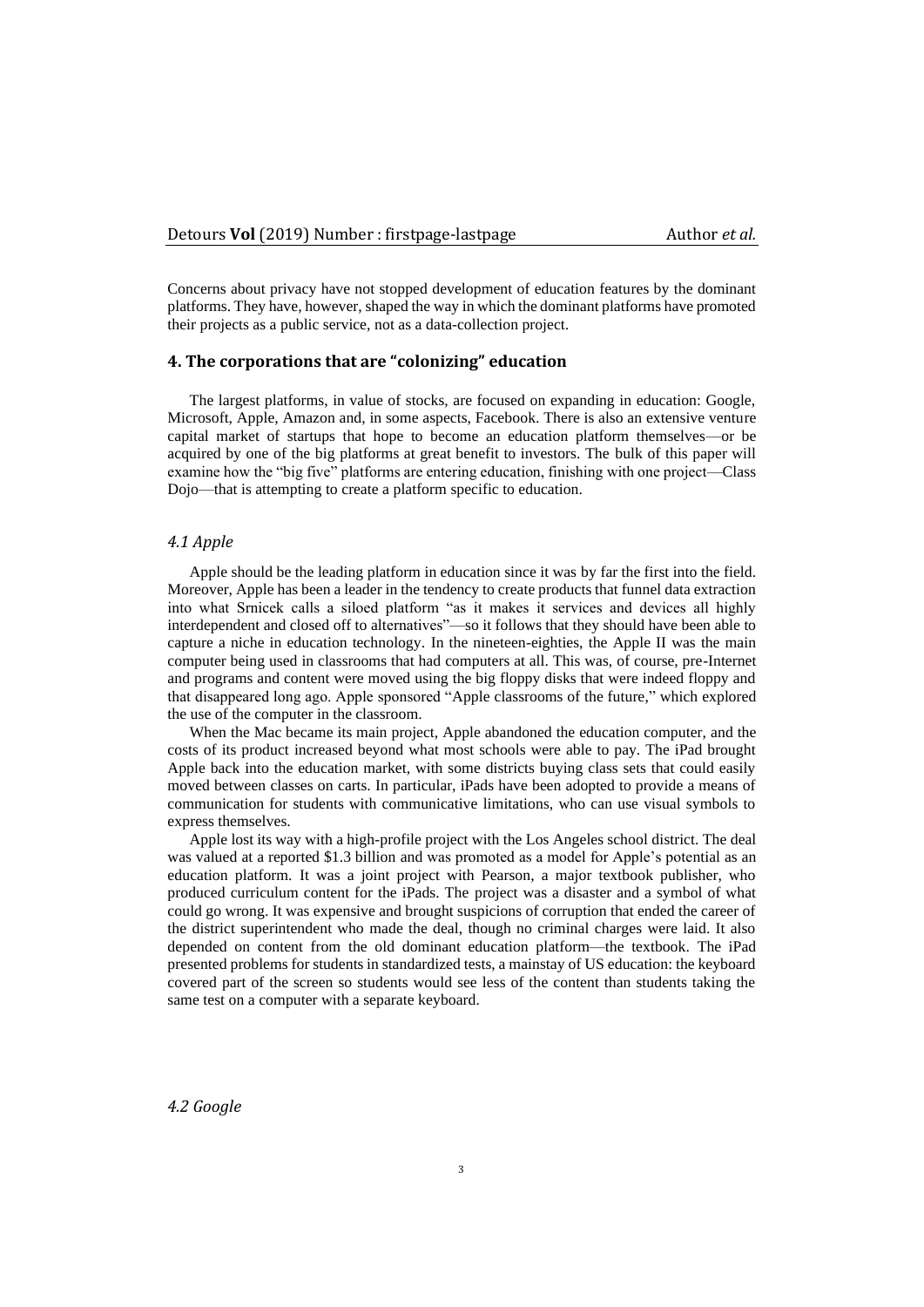Other than the InBloom and Apple disasters, the first time mainstream attention was paid to platforms' ventures in education was when the *New York Times* published an article in 2017, headlined "How Google took over the classroom." It took notice of the multi-level move by Google into education. Unsurprisingly, Google's existing free tools were being offered to schools, starting with Gmail and including Google docs, Google Drive, Google Calendar, Google Hangouts, and more.

Google ran into privacy issues when it became known that it was scanning student emails and using the data to place ads, the firm's main source of income. Google then made a commitment not to scan education services for advertising purposes. This would apply to Gmail and other services signed up for through a school, but would not cover the use of other services. For example, if a teacher uses Google translate in order to translate a report being sent to a parent, the data is used the same way it is for general public use of the tool.

Google initially packaged its education services into Google Apps for Education, then shifted the name to Google Suite for Education. It then developed tools specific to education, including *Classroom*, a learning management system that allows teachers to keep track of student attendance, assignments, assessments and marks—an expanding set of data points. The Suite can be used on any of the major operating systems—IOS, Windows and Android, as well as Chrome. Roughly 80 million people are using Google Suite for Education (Petrone, 2018).

Google's move into hardware and operating systems is an example of the way in which platform capitalism works most effectively by occupying all the key positions in the ecosystem. The Chromebook, licensed to a range of manufacturers, is the biggest selling computer for education in the US and Canada. A Google representative claimed that 25 million students worldwide use Chromebooks (Petrone, 2018). It is less expensive than other computers because it is not a full computer—its software and data are held in the cloud and accessed through the Internet. The software and data storage are free. A simple and easily replaced machine and maintenance of software and data by Google substantially reduces the cost to schools of all these features necessary to integrate technology into the classroom.

While Google does not provide education content, its users do. It encourages its teacher users to develop and share resources. Google also encourages "evangelists" who promote its services and provide training on particular educational uses of the tools. For example, a website called "Shake up Education" provides many examples of the use of Google tools and offers online training in using them, all offered by teachers independent from Google. The platform use of "free" labour is a source of significant value to the platform.

What does Google have to gain from its education services? At least some of its data is used in its AI development, such as the constant improvement in Google Translate. If it becomes the primary set of tools used in most classrooms, it will be less dependent on what the user base thinks is the appropriate and accepted use of the data. Like all the platforms, they are investing in the future, hoping that students who are comfortable with the platform will continue to use it in their adult and working life.

# *4.3 Microsoft*

Microsoft is playing catch-up in education with Microsoft Education 365. Students and teachers are eligible for Office 365 Education, which includes Word, Excel, PowerPoint, OneNote, and now Microsoft Teams, plus additional classroom tools. All one needs to get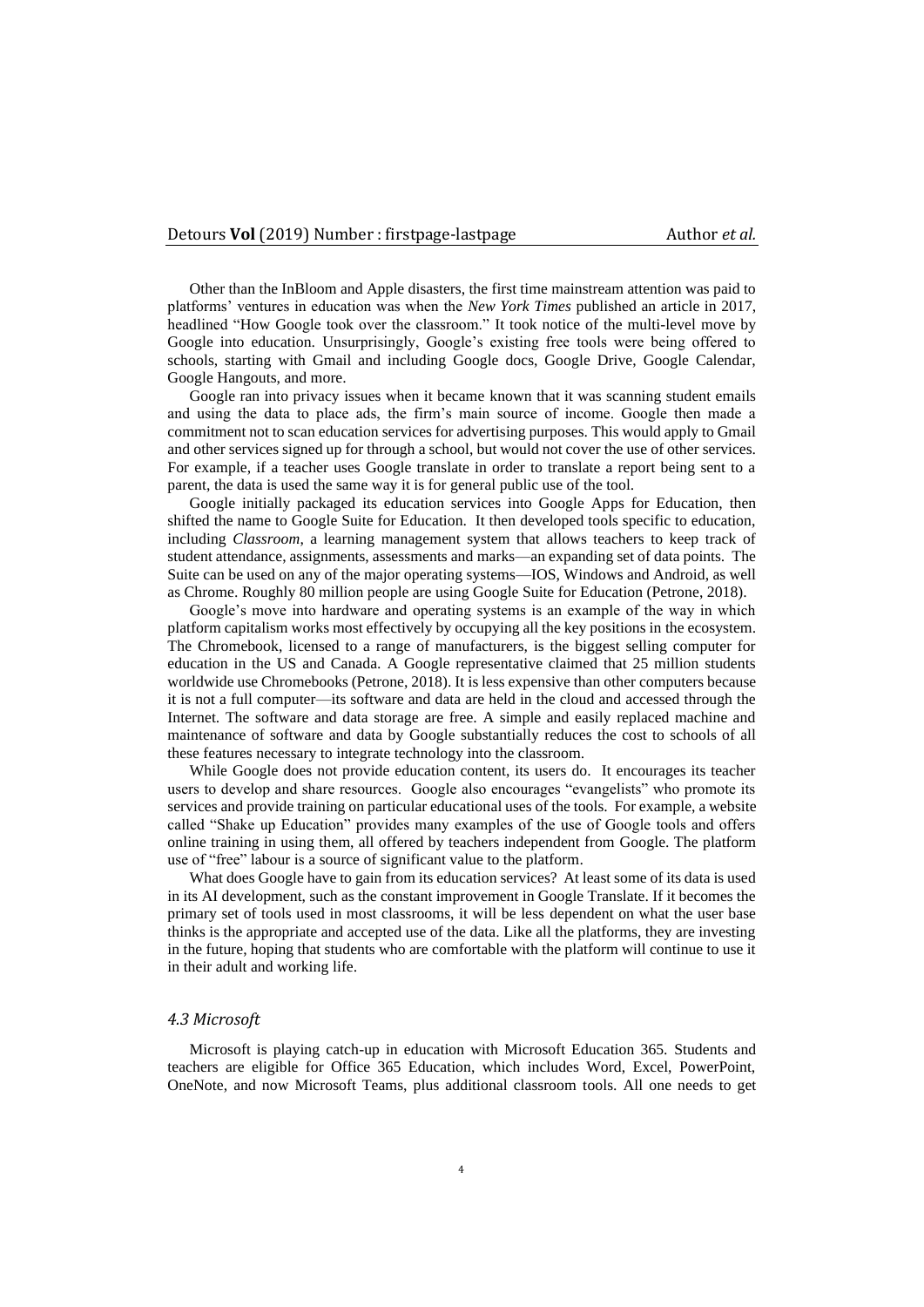started is a valid school email address. <sup>1</sup> The basic services are free, but there are services that a district would pay for: intelligent security management, advanced compliance, and analytics systems. While Google is focused on grass-roots teachers encouraging colleagues to adopt their platform tools, Microsoft is more focused on pitching purchasable services beyond the free minimum to management. These digital services are tools for the administration of a school district and are marketed to the managers responsible for ensuring the operation of the district technology. Educators may impose Microsoft as a platform based on decisions about the system's ease of use rather than the claimed educational value. For example, having software and storage in the cloud allows management to outsource software updates, device management and data storage—all of which are typically a pain for management.

Microsoft is also interested in engaging students as future users of its products. Its pitch, in particular, is that students will be comfortable in using the Microsoft tools when they move into jobs since Office is the most broadly used business software. Microsoft, like Google, has produced new hardware aimed at education that uses Windows and is more in the price range of the Chromebook. While Google promotes Hangout as an audio-visual networking tool, Microsoft has Skype, which it promotes as a way for students to engage with experts or classroom exchanges. Microsoft also owns Minecraft and promotes the education edition to "explore STEM with Minecraft."

Teachers can become a "Microsoft Innovative Educator" by taking a number of online courses for which the teacher takes tests to earn badges, points and certificates. They can then become MIE Experts and Skype Master Teachers after submitting a CV and a description of how they use Microsoft Education and Skype and what students have learned that they could not learn using a textbook. The next step is to become a trainer, making a commitment to:

Train/educate 100 educators per year (or educators at your school) on using technology in teaching and learning, record each session in the Microsoft Training Tracker, and continue to explore Microsoft products and new Microsoft services and technologies.

[\(https://education.microsoft.com/microsoft-innovative-educator-programs/mie](https://education.microsoft.com/microsoft-innovative-educator-programs/mie-trainer)[trainer\)](https://education.microsoft.com/microsoft-innovative-educator-programs/mie-trainer)

The website also has a section to "find, create and share a lesson," where the reward is the recognition by colleagues—the number of downloads and number of hearts indicate the value to other teachers.

All of these elements are meant to funnel users into a "siloed platform" as defined by Srnicek. Social connections, genuine services, and flattery act as motivators for teachers to stay within the platform. For education managers, pressure to stay within the silo is created by the difficulty in transferring to another silo with different hardware, software, device management structures and data storage.

# *4.4 Amazon*

Amazon certainly employs the silo strategy. It bundles free delivery with a wide range of other services through its Prime service. It streams movies and music, and offers an unlimited range of books and most anything else that one could want to buy. Amazon Prime Student gives

<sup>1</sup> Se[e https://www.microsoft.com/en-us/education/products/office/default.aspx.](https://www.microsoft.com/en-us/education/products/office/default.aspx)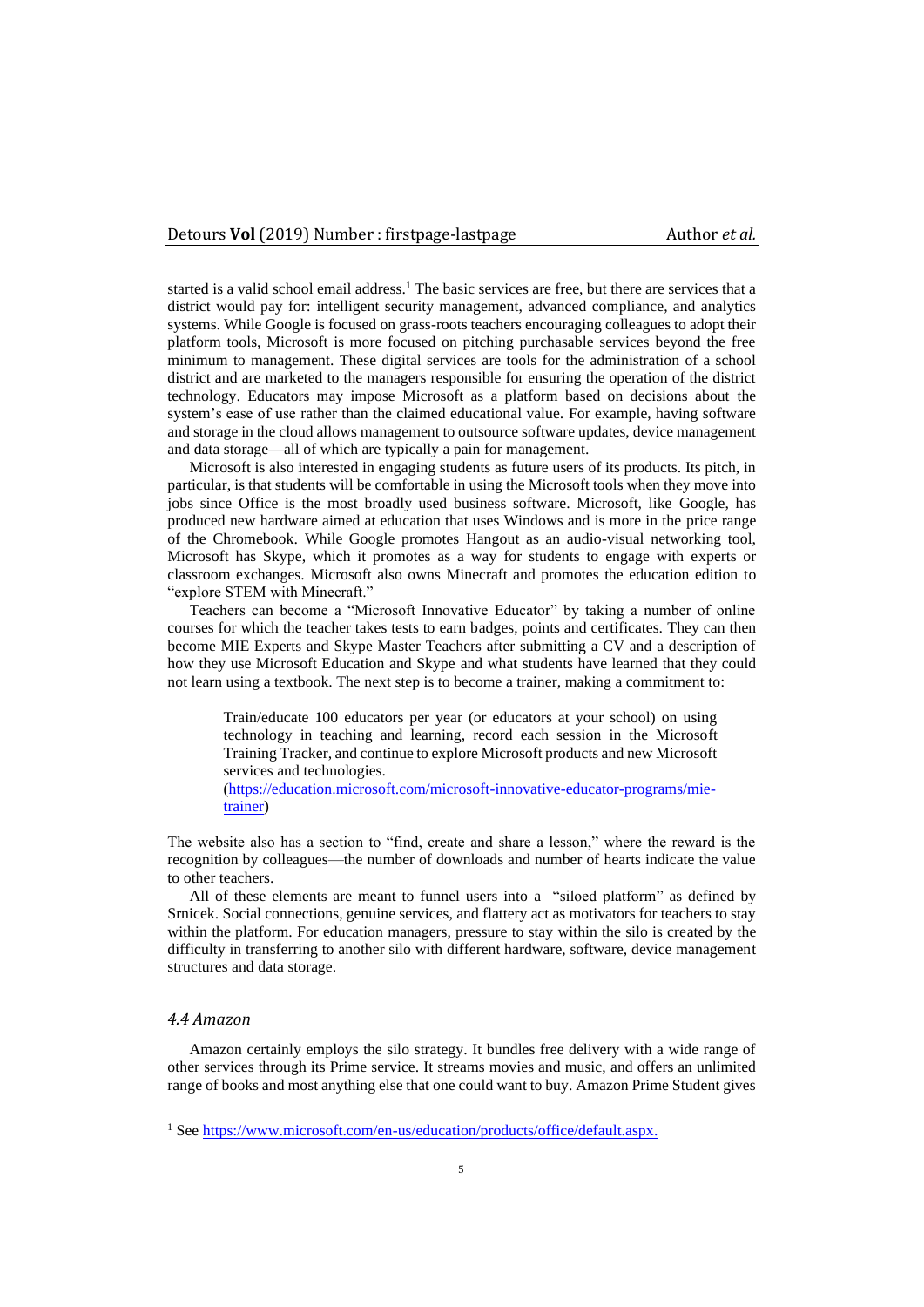free shipping of items, unlimited photo storage, unlimited streaming of movies, TV, and music as well as discounts on video games—all for free for six months and half the price of regular Prime after that. What more could a student want than to live in the Amazon silo? It also offers digital teaching resources:

Amazon Inspire is a service for the search, discovery and distribution of digital educational resources. Supporting the company's commitment to making the connected classroom a reality, Amazon Inspire provides educators—regardless of funding or location—access to digital teaching resources with rich features such as search, discovery and peer reviews. [\(https://www.amazon.com/gp/feature.html/?&docId=1000412651\)](https://www.amazon.com/gp/feature.html/?&docId=1000412651)

"Inspire" is still described as beta, a reflection that the day after it introduced Inspire in 2016, it was pointed out that some of the resources listed were copyrighted. One of the copyrighted lessons was sent as a screen shot in the media release sent out by Amazon.

Amazon, like Microsoft, depends on teachers to create the value in the lesson exchange by having teachers voluntarily upload the resources they develop for their own classrooms. One of the teacher Inspire users quoted on the website says "I love using Inspire because it is a repository for educational materials that is easy to use, in a format that most are familiar with…Amazon!" This familiarity makes it easy to switch to the commercial elements of Amazon. The teacher can easily order felt pens, teaching supplies or anything else that they might want for the classroom, all with free delivery using Prime. Amazon Education's LMS integrated store allows faculty to "build course material lists from Amazon's selection, then students shop for a format that fits their budget and study preference—print or digital, rent or buy." The most profitable part of Amazon is its cloud service, which hosts a significant share of all the cloud services globally. Amazon claims to have five thousand educational institutions using its AWS cloud that helps "facilitate teaching and learning, launch student analytics initiatives, and manage IT operations." AWS Education offers free content, training and collaboration portals for students to develop skills for cloud employees.

# *4.5 Facebook*

Facebook itself is not a platform for education, though some teachers use its closed groups to communicate with students (of course, teacher disciplinary boards warn against teachers being "friends" of students lest the professional boundary between them blur). The significance of Facebook's foray into education lies more in the Chan Zuckerberg Initiative (CZI) and its education division, which has billions of dollars in Facebook stock for causes in "education, science and justice." As Education Week reports:

The Chan Zuckerberg Initiative is structured as a limited liability corporation, rather than a traditional philanthropic foundation. That gives the organization the flexibility to make donations, invest in for-profit companies, lobby for favoured policies and legislation and directly support candidates for elected office—all with minimal public-reporting requirements. [\(http://blogs.edweek.org/edweek/DigitalEducation/2018/07/jim\\_shelton\\_CZI\\_s](http://blogs.edweek.org/edweek/DigitalEducation/2018/07/jim_shelton_CZI_step_down.html?cmp=SOC-SHR-FB) [tep\\_down.html?cmp=SOC-SHR-FB\)](http://blogs.edweek.org/edweek/DigitalEducation/2018/07/jim_shelton_CZI_step_down.html?cmp=SOC-SHR-FB)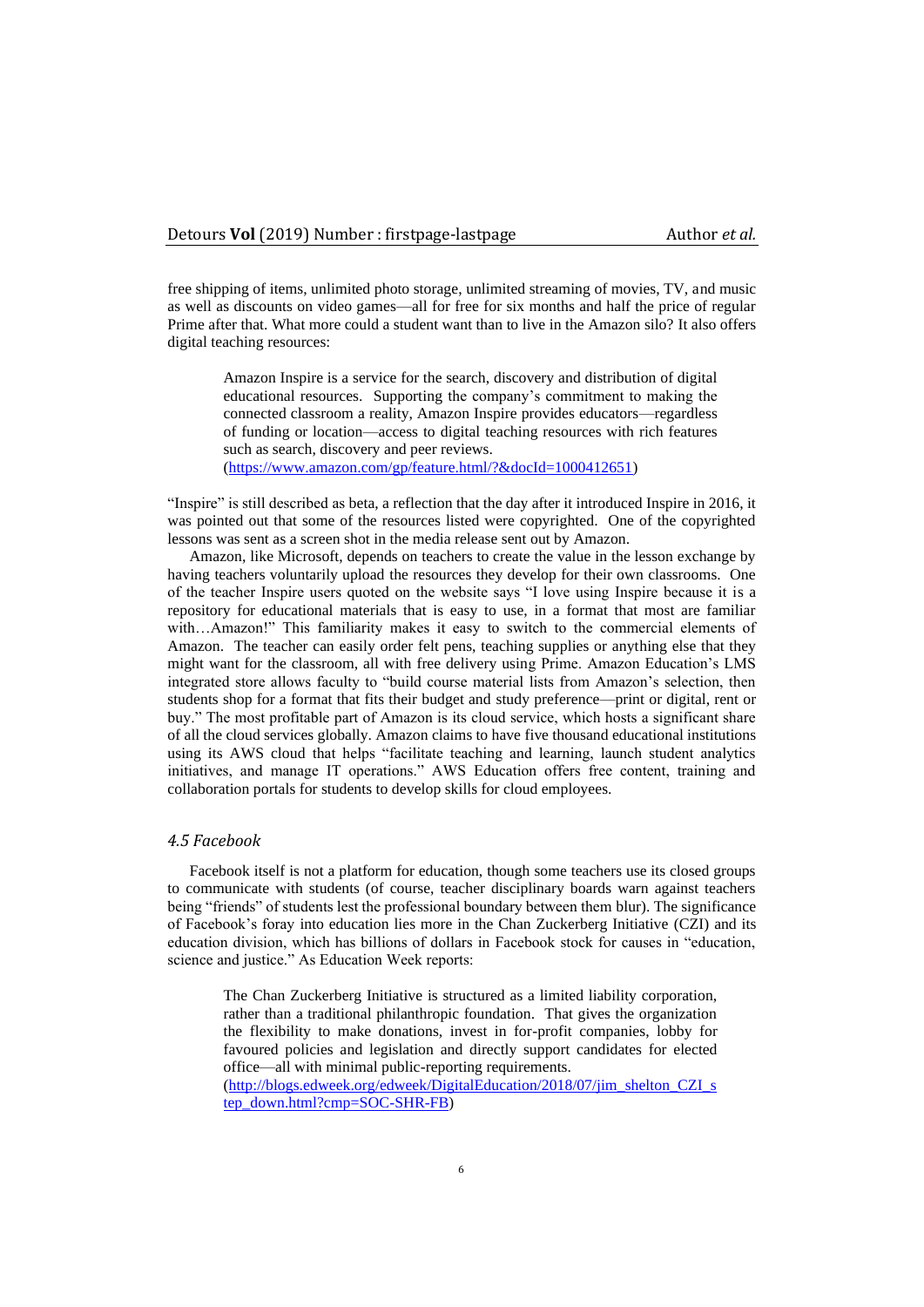One of the key projects of the CZI is Summit Public Schools. Summit Public Schools is a charter network backed by the Summit Learning Platform, a personalized-learning software that is planned for wide distribution. The tremendous resources of CZI and the Gates Foundation mean that they have a significant potential influence on the direction of public education.

Zuckerberg's belief about the nature of education and expectations for future influence is reflected in these quotes from the annual 2017 letter about the CZI:

[W]e need an education system where all students receive the equivalent of an expert one-on-one tutor. That is what we mean when we refer to "personalized learning." …Research shows students will perform better if they can learn at their own pace, based on their own interests, and in a style that fits them.

But delivering this experience is only the first step. Scaling this approach to every classroom is an important challenge as well. There are multiple dimensions to this problem, but we believe any scalable approach will involve giving teachers and students better tools.

An example is the personalized learning tool for teachers I mentioned above that we've built with Summit Public Schools. We're going to build tools that include other schools' approaches too. There are 25,000 middle and high schools in the US, and our goal is to help many of them use these tools over the next decade.

[\(https://www.facebook.com/notes/mark-zuckerberg/lessons-in-philanthropy-](https://www.facebook.com/notes/mark-zuckerberg/lessons-in-philanthropy-2017/10155543109576634/)[2017/10155543109576634/\)](https://www.facebook.com/notes/mark-zuckerberg/lessons-in-philanthropy-2017/10155543109576634/)

Although Facebook is not seen as the silo for education, the resources of Facebook are intended by Zuckerberg and Chan to be used to create a silo of a particular view of education "personalization."

## *4.6 Education-specific Platform : ClassDojo*

The platforms operating in education dealt with so far are the major platforms for whom education is only a small part of its operation and dealt with only after the has been built for other purposes. Some specific aspects of education are the primary work of other corporations. These are primarily financed by venture capital and, in some cases, by providing specific data services paid for by school districts. Given the pattern of monopoly, one might expect that they will eventually be bought out or merged with the major platforms.

EdWeek Market Brief, which follows the education technology market, quotes a BMO Capital Market spokesperson saying, "private equity loves this sector." The love affair is based on total education expenditures of \$5 to \$6 billion globally, and only a small part of that is digital (Molnar, 2018). Venture capital is particularly active in some significant education niches. Administrative activities and testing and assessment are key areas. Pearson, for example, has moved away from the textbook business, in which it formerly held a dominant role. It now focuses its business on services such as digital testing and assessment, rather than products that are vulnerable to platform competition.

Zuckerberg is not the only tech figure interested in bringing whole-student, personalized, "social-emotional learning" into the technology ambit. The Organization for Economic Co-Operation and Development (OECD) education program is developing a 2019 assessment as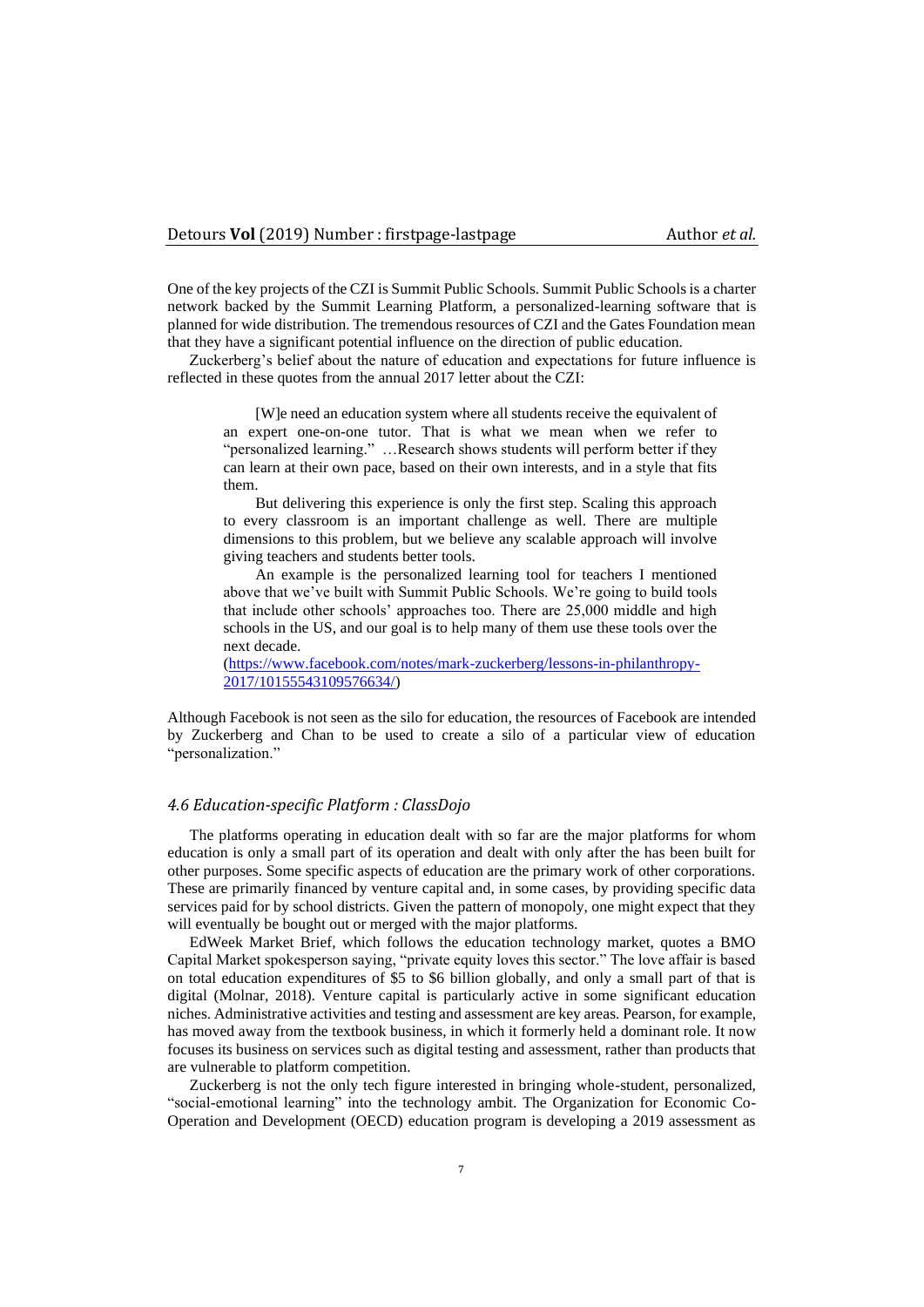part of its PISA program. ClassDojo already has a leading position, claiming to have more than 3 million teachers and 30 million students in 180 countries already using it for "character development" and "growth mindsets."

ClassDojo, one of the largest education-specific networked software projects, has grown from a behaviour-tracking app to an education platform, according to Ben Williamson (2017):

The world's most successful educational technology is ClassDojo. Originally developed as a smartphone app for teachers to reward 'positive behaviour' in classrooms, it has recently extended significantly to become a communication channel between teachers and parents, a school-wide reporting and communication platform, an educational video channel, and a platform for schoolchildren to collect and present digital portfolios of their class work. [\(https://codeactsineducation.wordpress.com/2016/09/02/assembling-classdojo/\)](https://codeactsineducation.wordpress.com/2016/09/02/assembling-classdojo/)

The rapid increase in users, on a "free" basis, has created what is becoming a part of the infrastructure of public education, without serious critical examination of the impact. ClassDojo plans to monetize itself by selling premium software and materials to schools and parents. It could deliver these products either on the basis of purchases or subscription, like Netflix. The chief technology officer has described it as "a huge distribution platform to reach parents…to, in the long term, enable parents to be consumers for their child's education." Williamson identifies the very real dangers: "teachers are using ClassDojo content, guidance and shared resources to shape what they teach and say in the classroom and reproducing the particular educational vision of its Silicon Valley operators and investors."

# **5. Conclusion: How do we protect the public interest in regards to education platforms?**

It is first necessary to create a widespread public understanding of the nature of the power that is vested in these platforms. Uncritical use of the platforms produces a form of privatization that is unexamined and that places pedagogy in the hands of those who design said platforms. These are issues that seldom are raised in education conferences, and certainly not in the product booths that provide sponsorships. <sup>2</sup> The information about the use of Facebook data by Cambridge Analytica has given the public some insight into how data can be used to manipulate and distort. General awareness of platforms' interests in education specifically, however, is still limited. It is essential that organizations with a role in promoting the public interest devote resources to research and publicizing of the the growing power of platforms to affect society, education, and economy.

Even if we had a wide understanding of the issues, it is unlikely that government would provide the resources to develop alternative platforms. A more plausible approach is a form of public regulation. The European Union's General Data Protection Regulation shows that regulation of at least some aspects of platform use is possible. Srnicek suggests that these platforms should be seen as utilities, much like the phone, electricity, and water are. Utilities should be open to all, not just to those who own them. Even the *Economist* has suggested a few types of possible regulation, namely, trustbusting when the titans move to buy smaller potential

<sup>&</sup>lt;sup>2</sup> One exception is the Education International We the Educators project [\(https://wetheeducators.com/\)](https://wetheeducators.com/).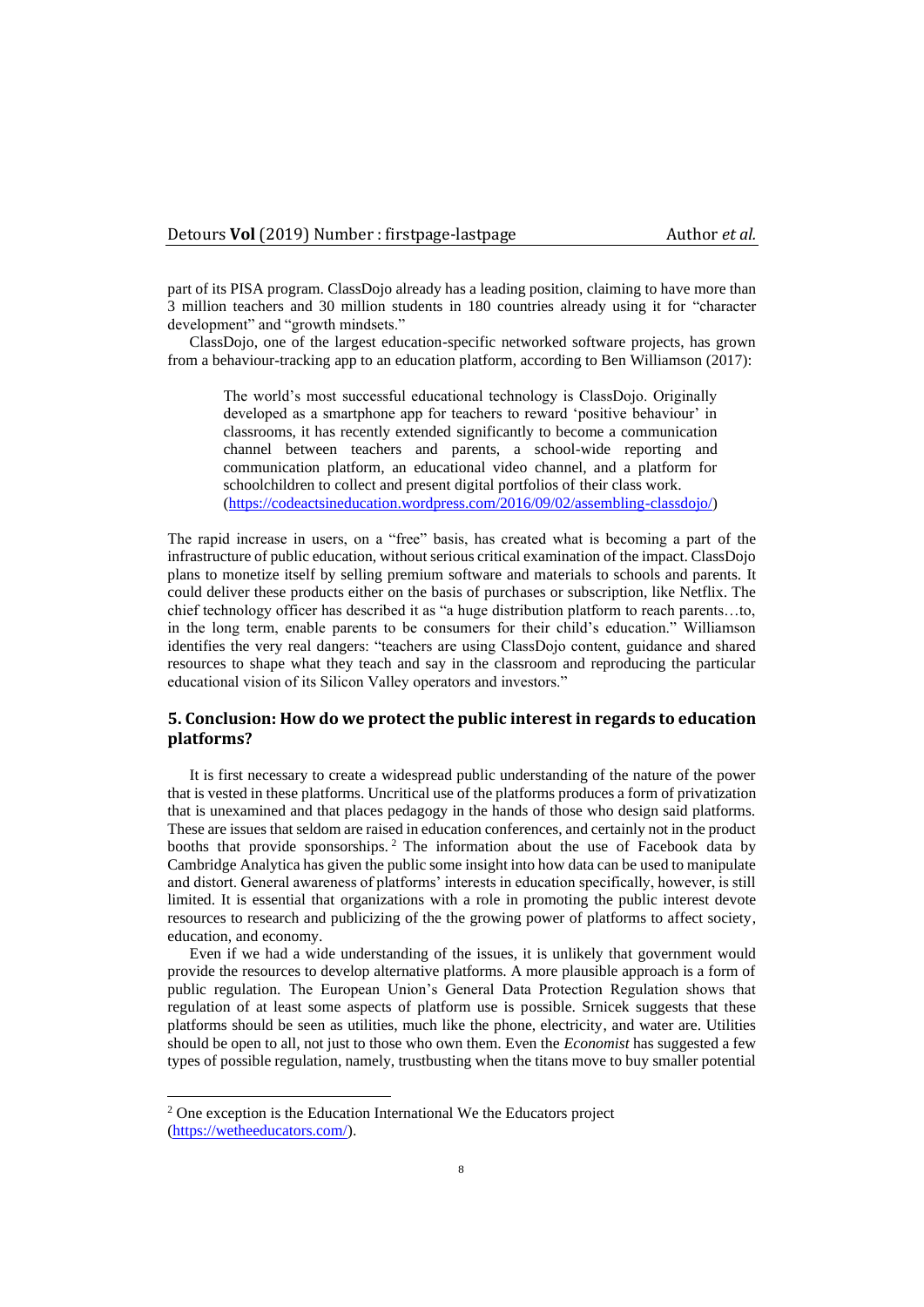competitors and a "new set of laws to govern the ownership and exchange of data, with the aim of giving solid rights to individuals" (2018). The impetus for regulation, however, depends wide understanding of the reality and the dangers of platform capitalism.

#### **References**

- [1] Bulger, M., McCormick, P., Pitcan, M 2017 "The Legacy of inBloom Working Paper." [https://datasociety.net/pubs/ecl/InBloom\\_feb\\_2017.pdf](https://datasociety.net/pubs/ecl/InBloom_feb_2017.pdf)
- [2] Cavanah, S 2017 "Amazon, Apple, Google, and Microsoft Battle for K-12 Market, and Loyalties of Educators." Edweek Market Brief. [https://marketbrief.edweek.org/special-report/amazonapple](https://marketbrief.edweek.org/special-report/amazonapple-%09google-and-microsoft-battle-for-k-12-market-and-loyalties-of-%09educators/)[google-and-microsoft-battle-for-k-12-market-and-loyalties-of](https://marketbrief.edweek.org/special-report/amazonapple-%09google-and-microsoft-battle-for-k-12-market-and-loyalties-of-%09educators/)[educators/](https://marketbrief.edweek.org/special-report/amazonapple-%09google-and-microsoft-battle-for-k-12-market-and-loyalties-of-%09educators/)
- [3] Cave, T 2017 "Will Google take over the classroom?" *New Internationalist*[. https://newint.org/features/2017/09/01/google](https://newint.org/features/2017/09/01/google-class-edtech)[class-edtech](https://newint.org/features/2017/09/01/google-class-edtech)
- [4] Desson, C 2018 "As Google for Education tools enter classrooms across Canada, some parents are asking to opt-out." CBC Radio,June 11. [https://www.cbc.ca/radio/spark/episode-401-](https://www.cbc.ca/radio/spark/episode-401-%091.4694935/as-google-for-education-tools-enter-classrooms-across-%09canada-some-parents-areasking-to-opt-out-1.4694939) 1.4694935/as[google-for-education-tools-enter-classrooms-across](https://www.cbc.ca/radio/spark/episode-401-%091.4694935/as-google-for-education-tools-enter-classrooms-across-%09canada-some-parents-areasking-to-opt-out-1.4694939)[canada-some-parents-areasking-to-opt-out-1.4694939](https://www.cbc.ca/radio/spark/episode-401-%091.4694935/as-google-for-education-tools-enter-classrooms-across-%09canada-some-parents-areasking-to-opt-out-1.4694939)
- [5] Economist 2018 "Taming the titans." January 20, 2018, pp. 11-12.
- [6] Mayer-Schonbeger, V. and Ramge, T 2018 *Reinventing Capitalism*. (Basic Books: New York).
- [7] Molnar, M 2018 "Ed-Tech Investors Size Up K-12 Market, Advise Entrepreneurs." [https://marketbrief.edweek.org](https://marketbrief.edweek.org/)
- [8] Pasquale, F 2017 "Two narratives of Platform Capitalism." Yale Law and Policy Review, Vol.35, Iss: 1, Article 11. [http://digitalcommons.law.yale.edu/cgi/viewcontent.cgi?article=1](http://digitalcommons.law.yale.edu/cgi/viewcontent.cgi?article=1%09716&context=ylpr) [716&context=ylpr](http://digitalcommons.law.yale.edu/cgi/viewcontent.cgi?article=1%09716&context=ylpr)
- [9] Petrone, J 2018 "Google has saturated classrooms with free software that teach kids, among other things, to trust companies like Google." [https://theoutline.com/post/4436/google-classroom](https://theoutline.com/post/4436/google-classroom-education-free-software-children-school-tech?zd=1&zi=jirxo6ki)[education-free-software-children-school-tech?zd=1&zi=jirxo6ki](https://theoutline.com/post/4436/google-classroom-education-free-software-children-school-tech?zd=1&zi=jirxo6ki)
- [10] Rahman, K 2017 "Monopoly Men." *Boston Review*. October 11, 2017[. http://bostonreview.net/class-inequality/k-sabeel-rahman](http://bostonreview.net/class-inequality/k-sabeel-rahman-monopoly-men)[monopoly-men](http://bostonreview.net/class-inequality/k-sabeel-rahman-monopoly-men)
- [11] Singer, N 2016 "Amazon Inspire Removes Some Content Over Copyright Issues." *New York Times*, [https://www.nytimes.com/2016/06/30/technology/amazon-inspire](https://www.nytimes.com/2016/06/30/technology/amazon-inspire-%09removes-some-content-over-copyright-issues.html)[removes-some-content-over-copyright-issues.html](https://www.nytimes.com/2016/06/30/technology/amazon-inspire-%09removes-some-content-over-copyright-issues.html)